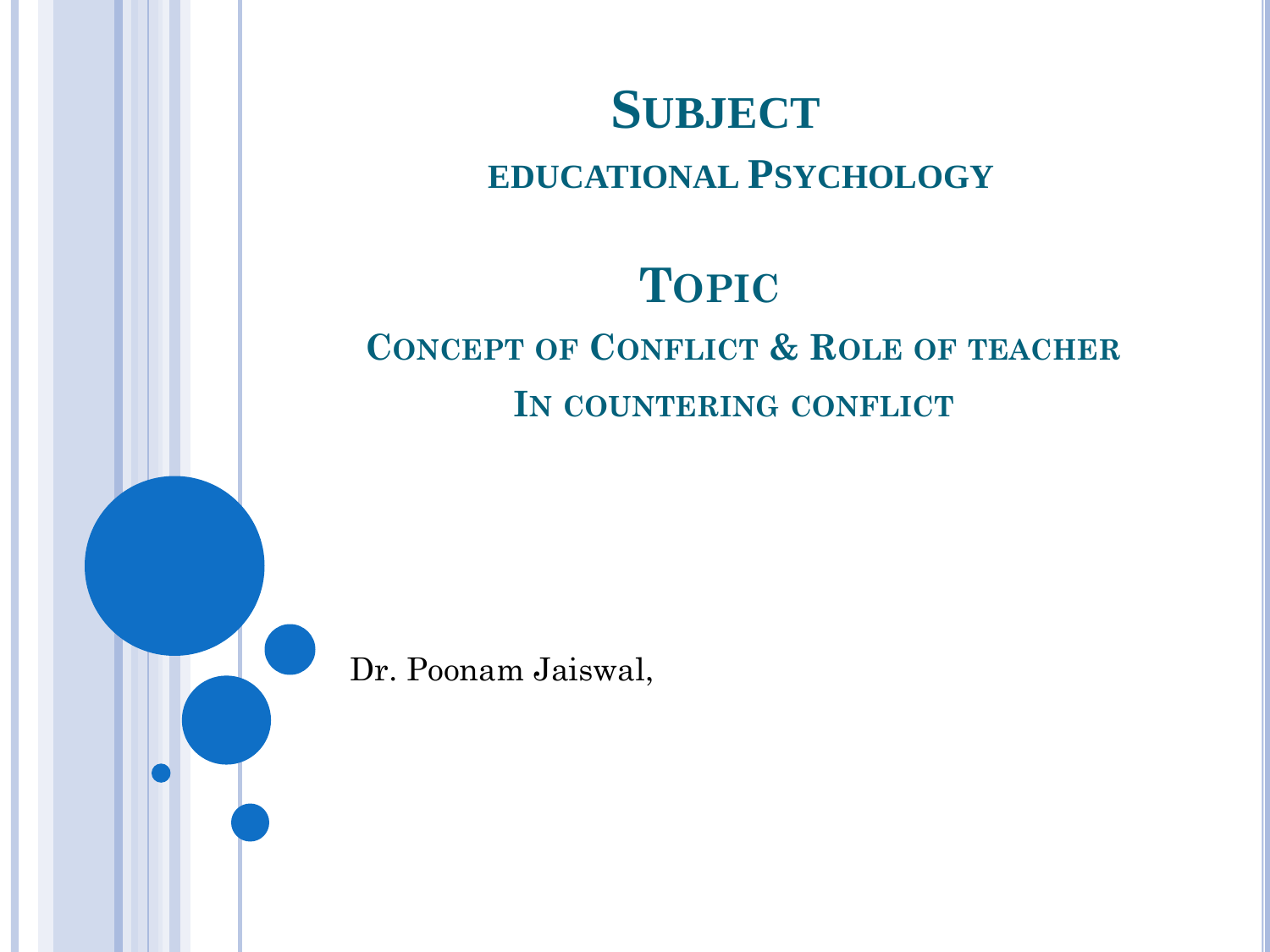## LEARNING OUTCOMES-

- Understand the meaning of conflict
- Recognize the source of conflict
- Understand the consequences of conflict
- To be familiar with different approaches of conflict
- Understand the role of teacher in developing skills related to conflict management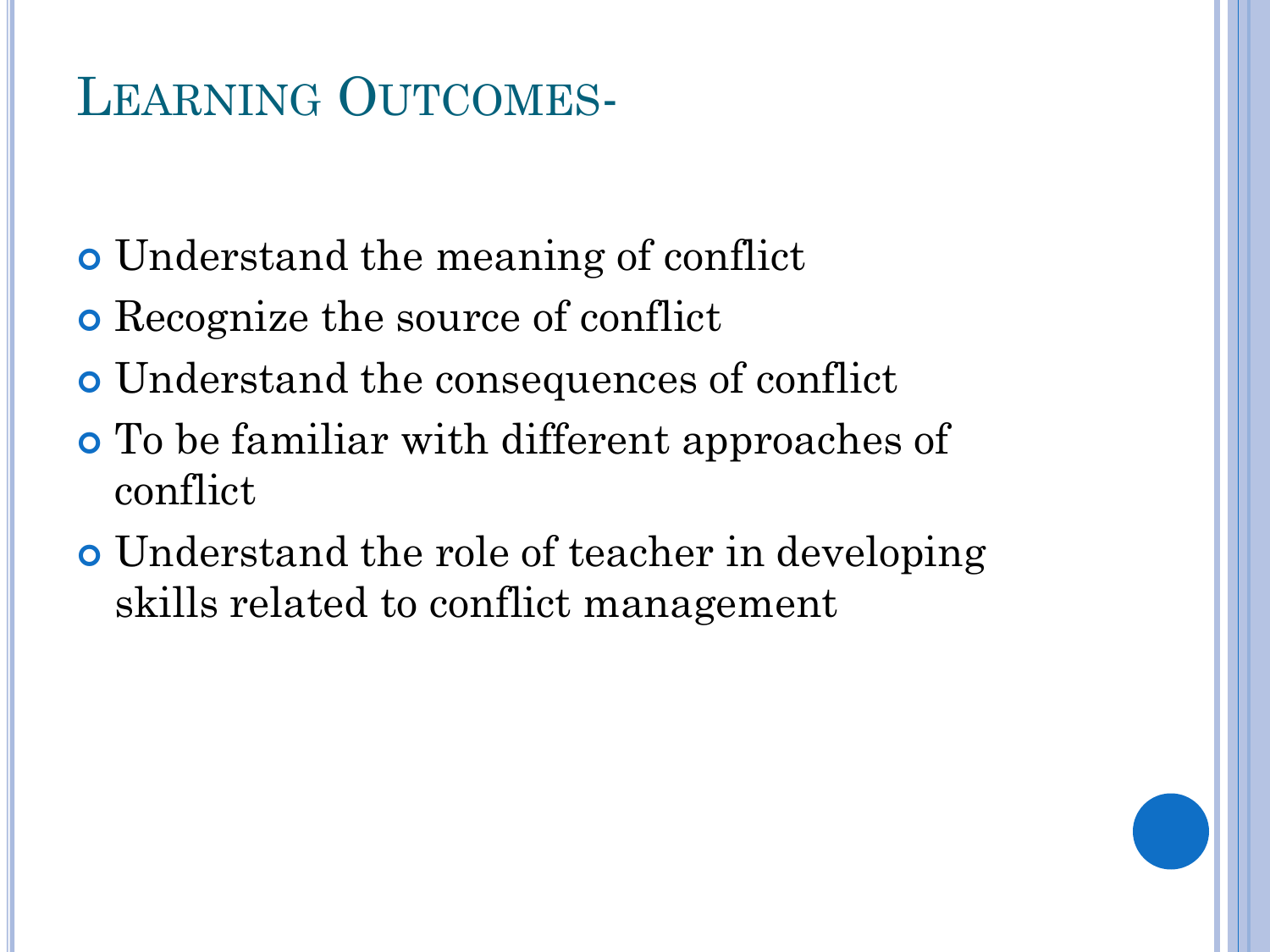### WHAT IS CONFLICT?

 When two or more objectives are present at the same time before the person and the person cannot decide which purpose he needs to fulfill and what purpose is not be fulfilled then the situation of such indecision is called conflict . It is a stressful mental state .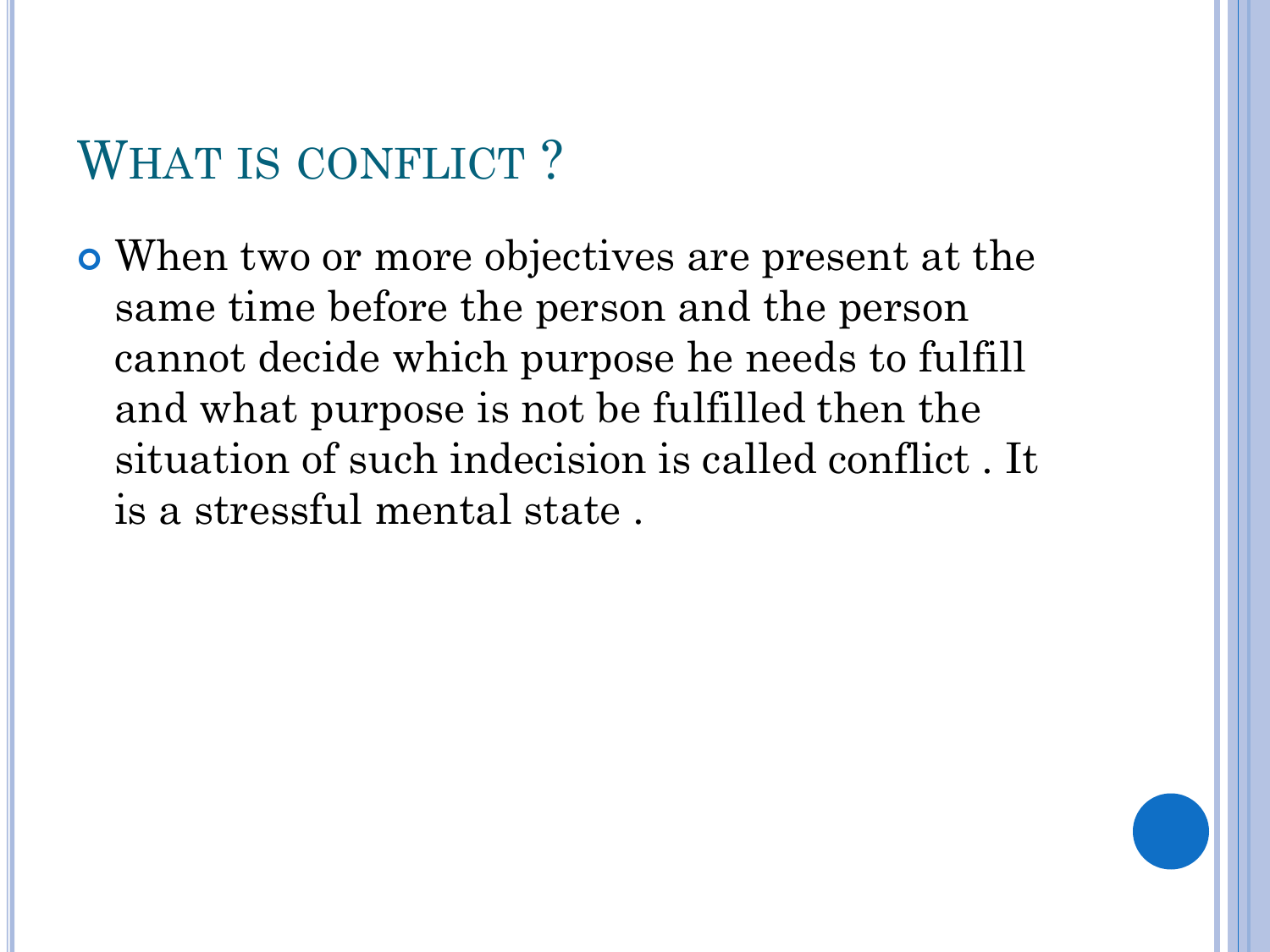## CONFLICT ARISES ON TWO LEVELS-

 Intra personal conflict Inter personal conflict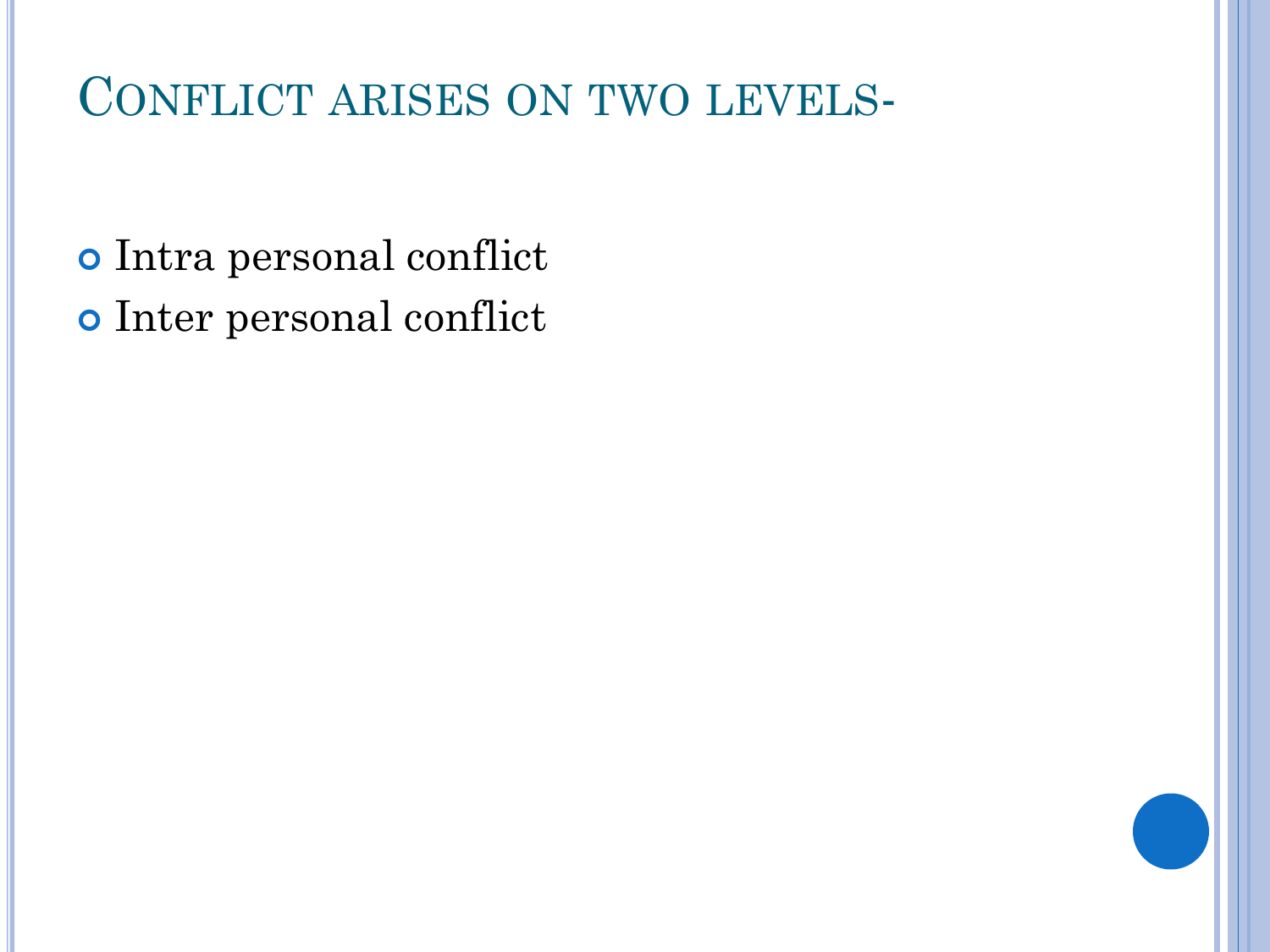## SOURCES OF CONFLICT

- Approach Approach conflict
- Approach Avoidance conflict
- Avoidance-Avoidance conflict
- Multi stage Avoidance-Approach conflict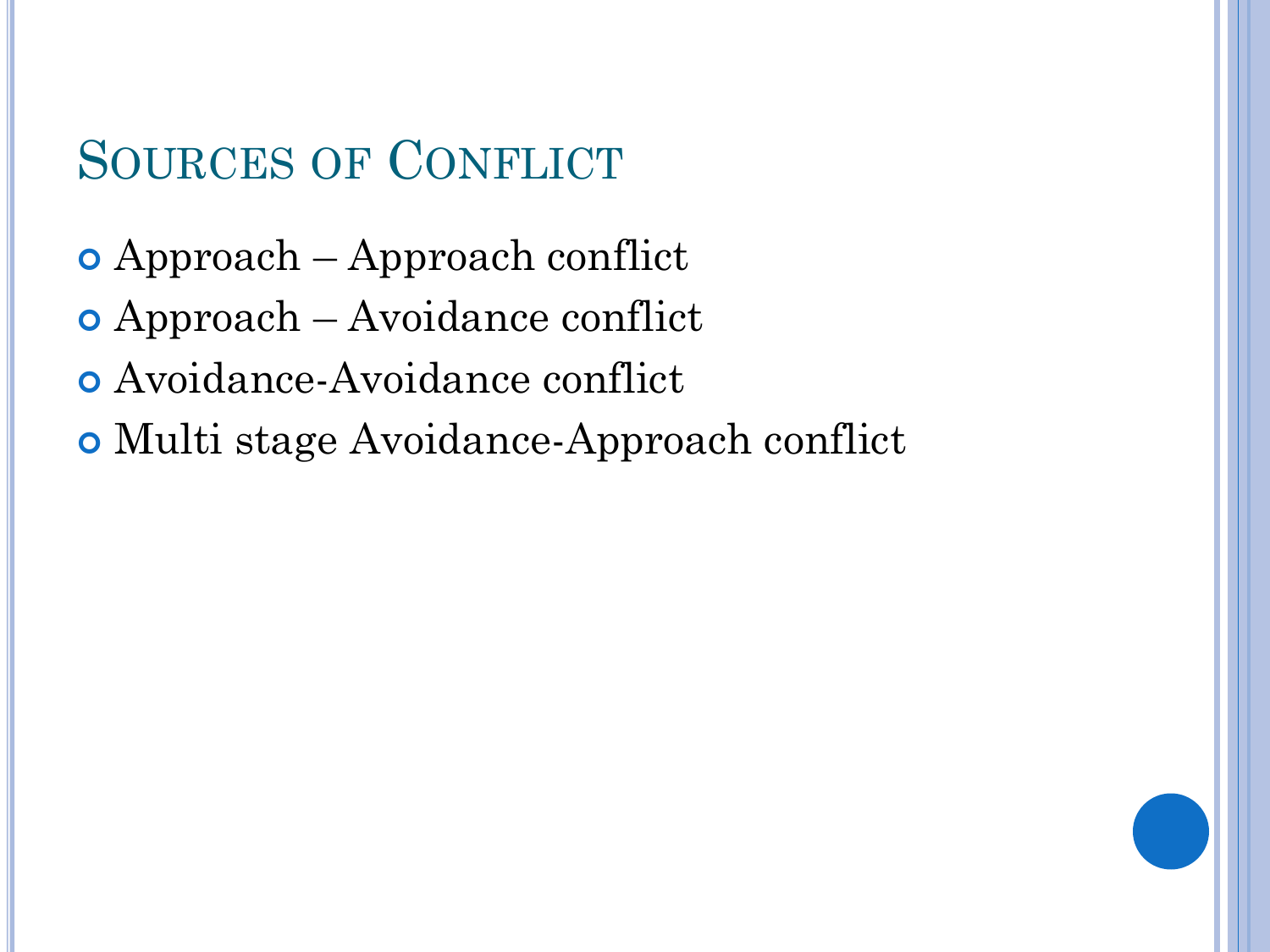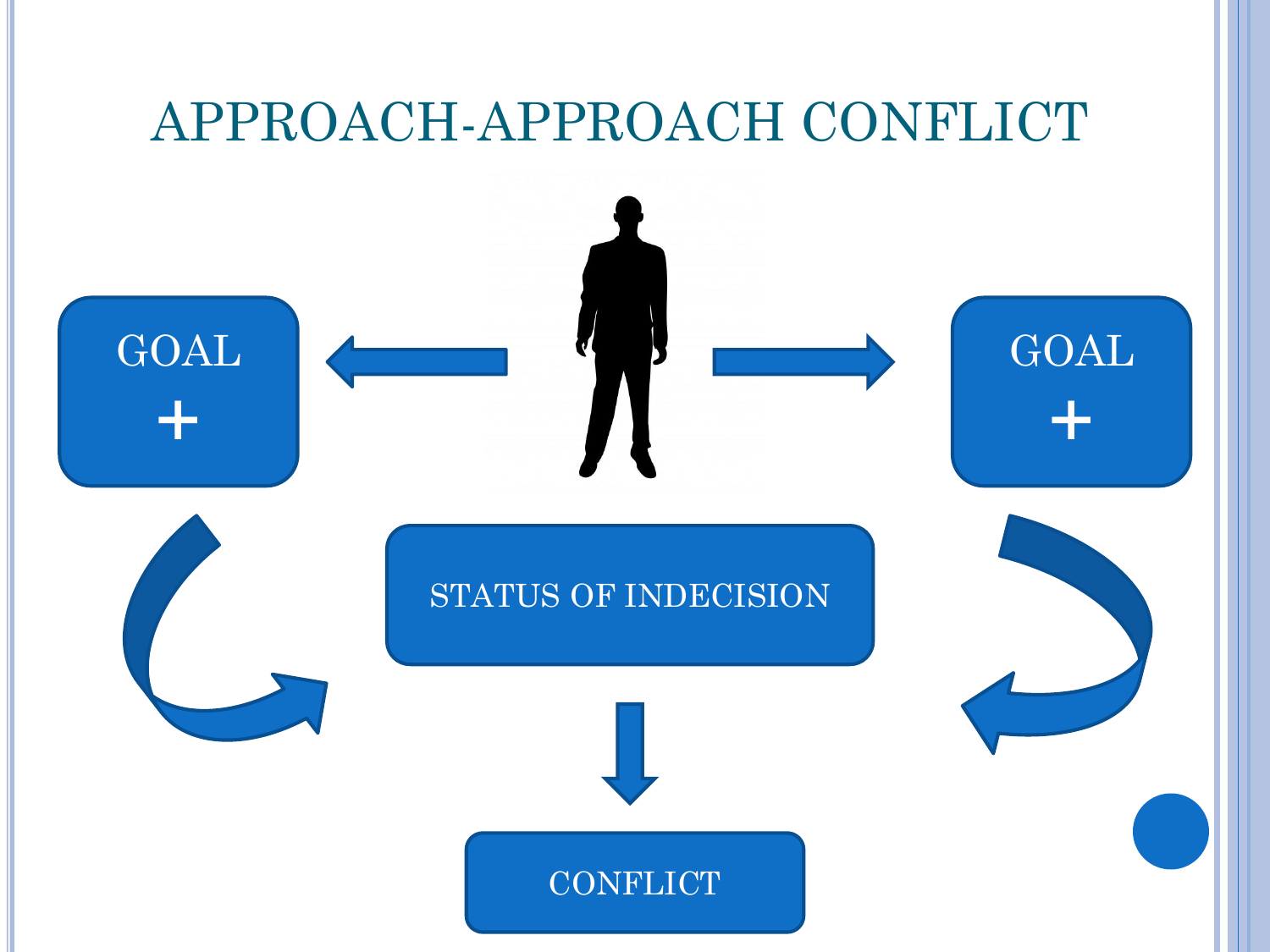# AVOIDANCE-AVOIDANCE CONFLICT **GOAL -** STATUS OF INDECISION GOAL **- CONFLICT**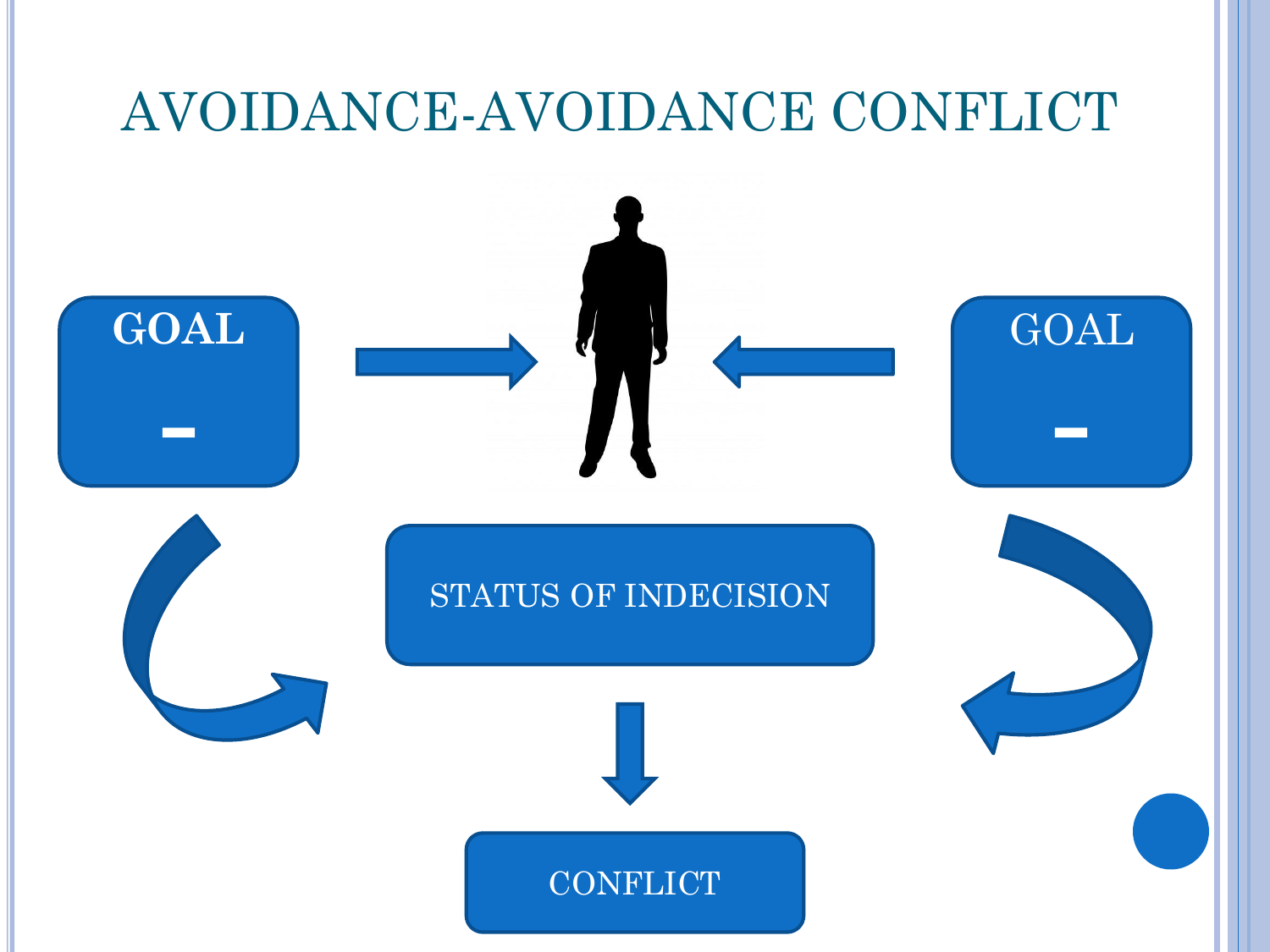# APPROACH – AVOIDANCE CONFLICT

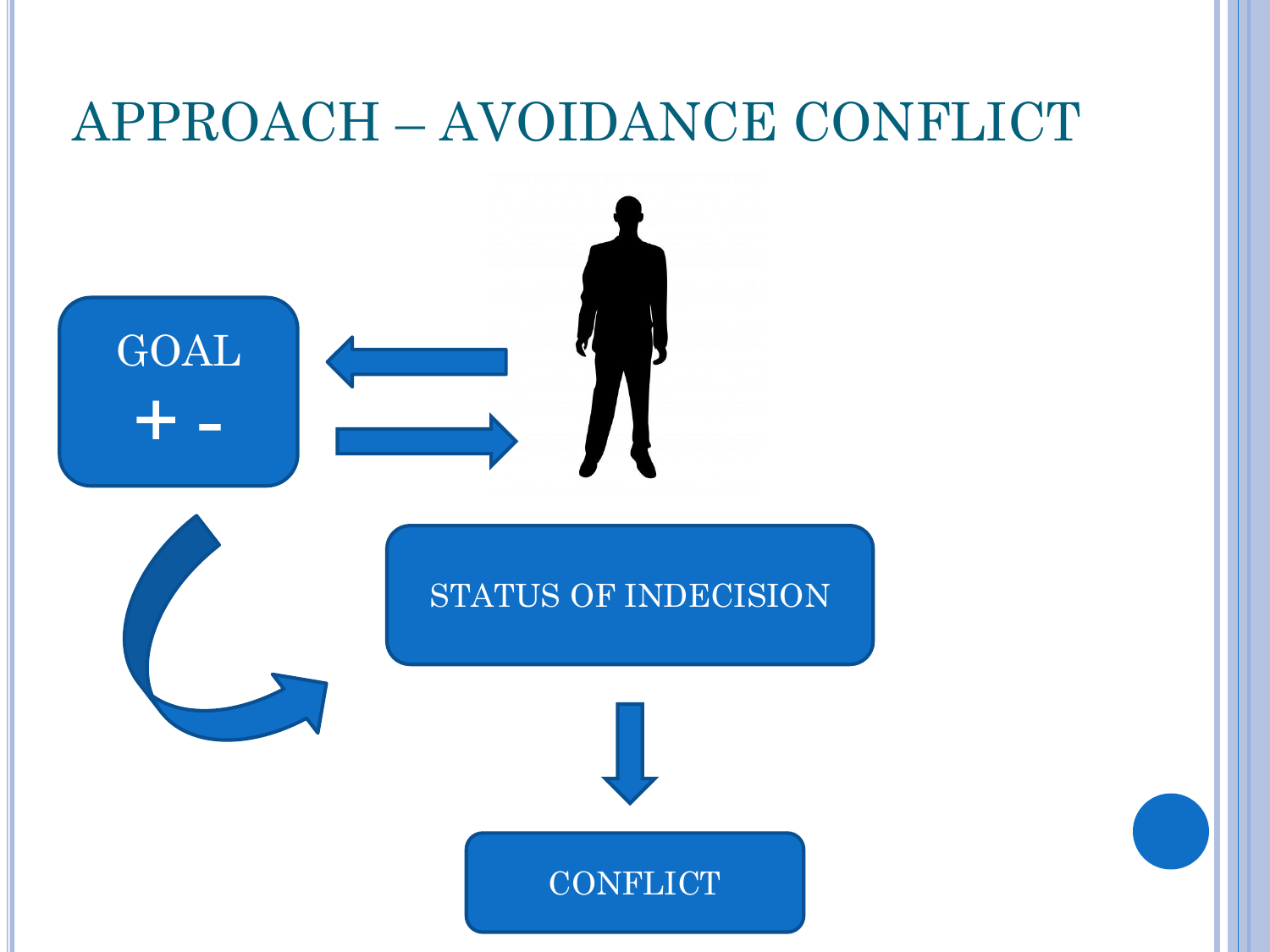## MULTI STAGE APPROACH AVOIDANCE CONFLICT

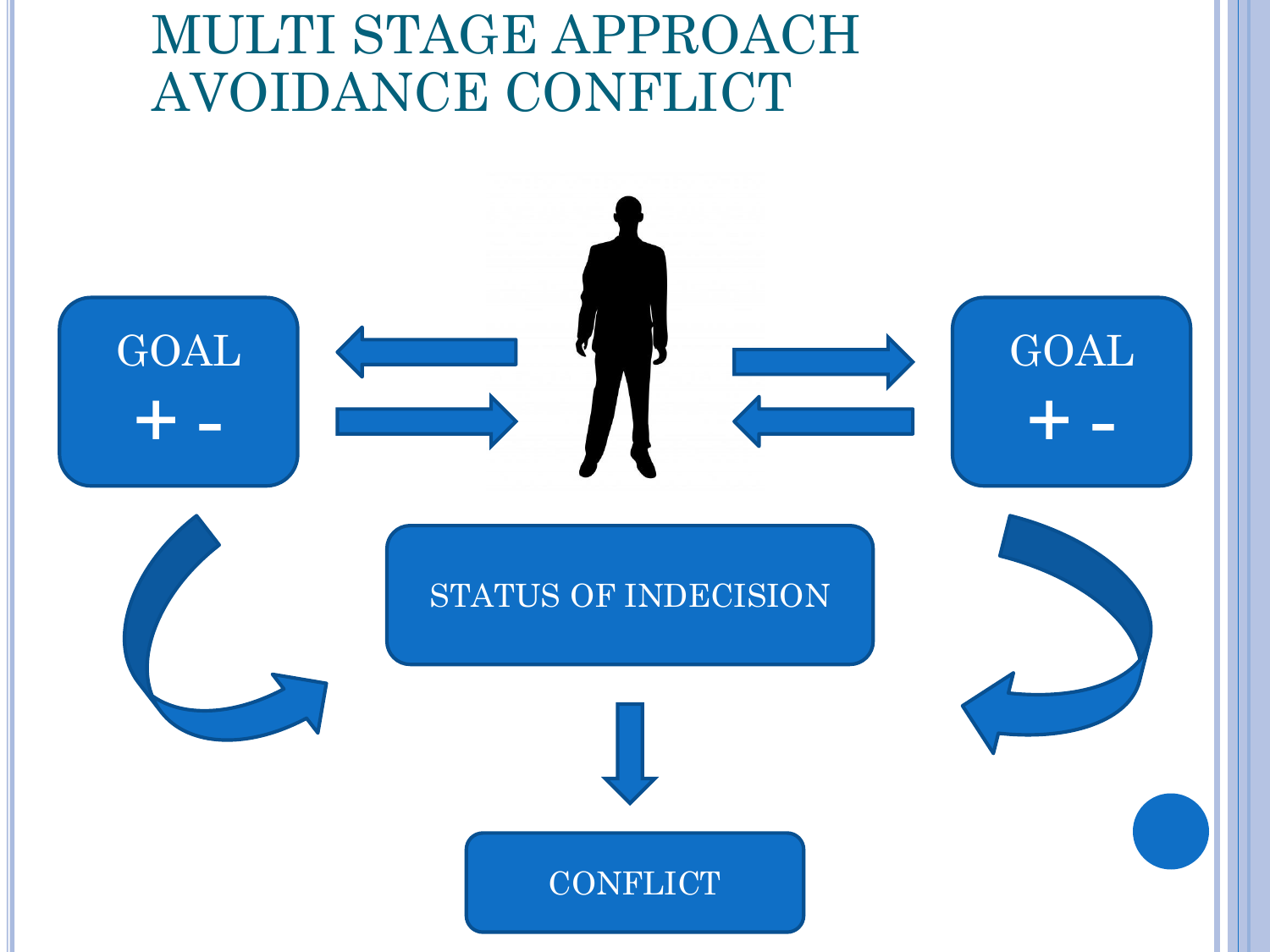#### CONSEQUENCES OF CONFLICT

- Dissatisfaction
- **o** Depression
- Anxiety
- o Tension
- **o** Frustration
- **o** Inferiority
- Lack of confidence
- Performance reduction
- **o** Rapid change in emotion
- Decrease in communication skill
- Personal as well as social deviation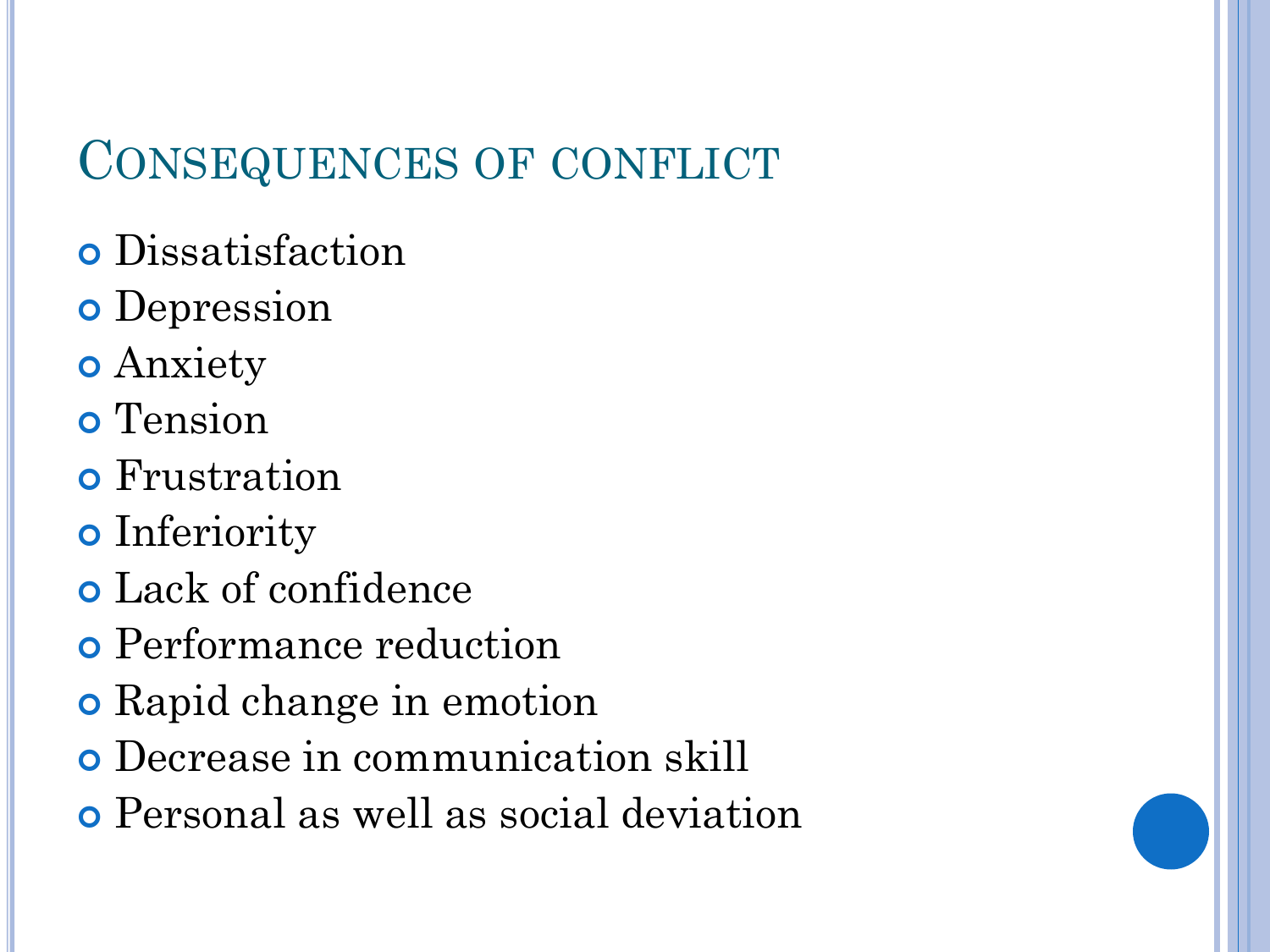### **APPROACHES TO CONFLICT**

#### Traditional Approach-

 It perceived conflict as an unpleasant event adversely affecting the personality

#### Human Relational Approach-

 It argued that conflict is a natural inevitable process.

Modern Approach-

It treats conflict in a positive way.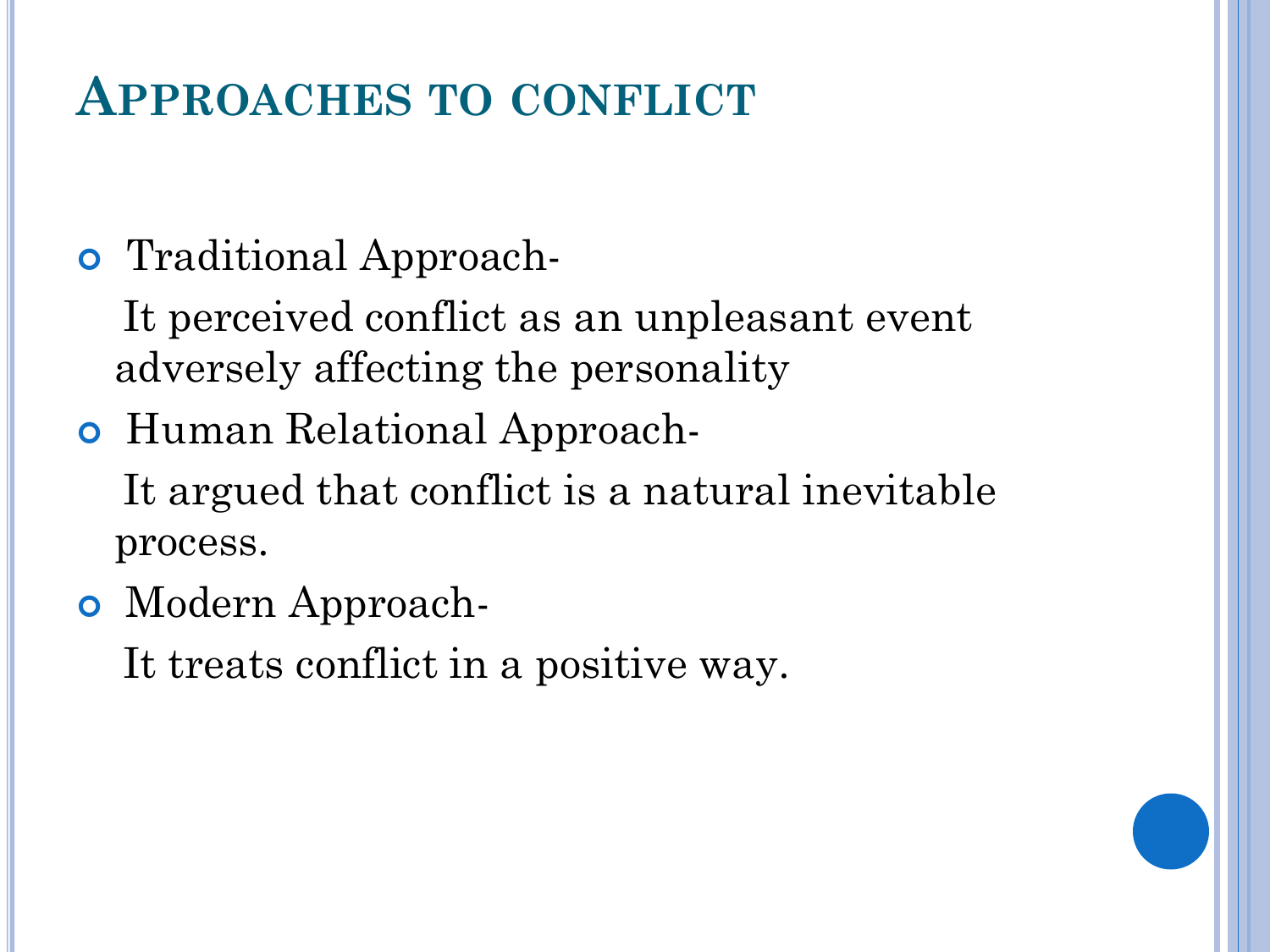### **EFFORT OF TEACHER FOR DEVELOPING CONFLICT MANAGEMENT SKILLS IN STUDENTS**

- Aware students about their Strengths and Weaknesses
- Help students to set a proper level of aspiration.
- Provide healthy and congenial environment.
- Develop problem solving skill in students.
- Develop adjustment skill in students.
- Develop ability of harmony with demand of Society and Culture in students.
- Develop tolerance capacity.
- Develop positive attitude in student for their failure
- Develop two way communication skill.